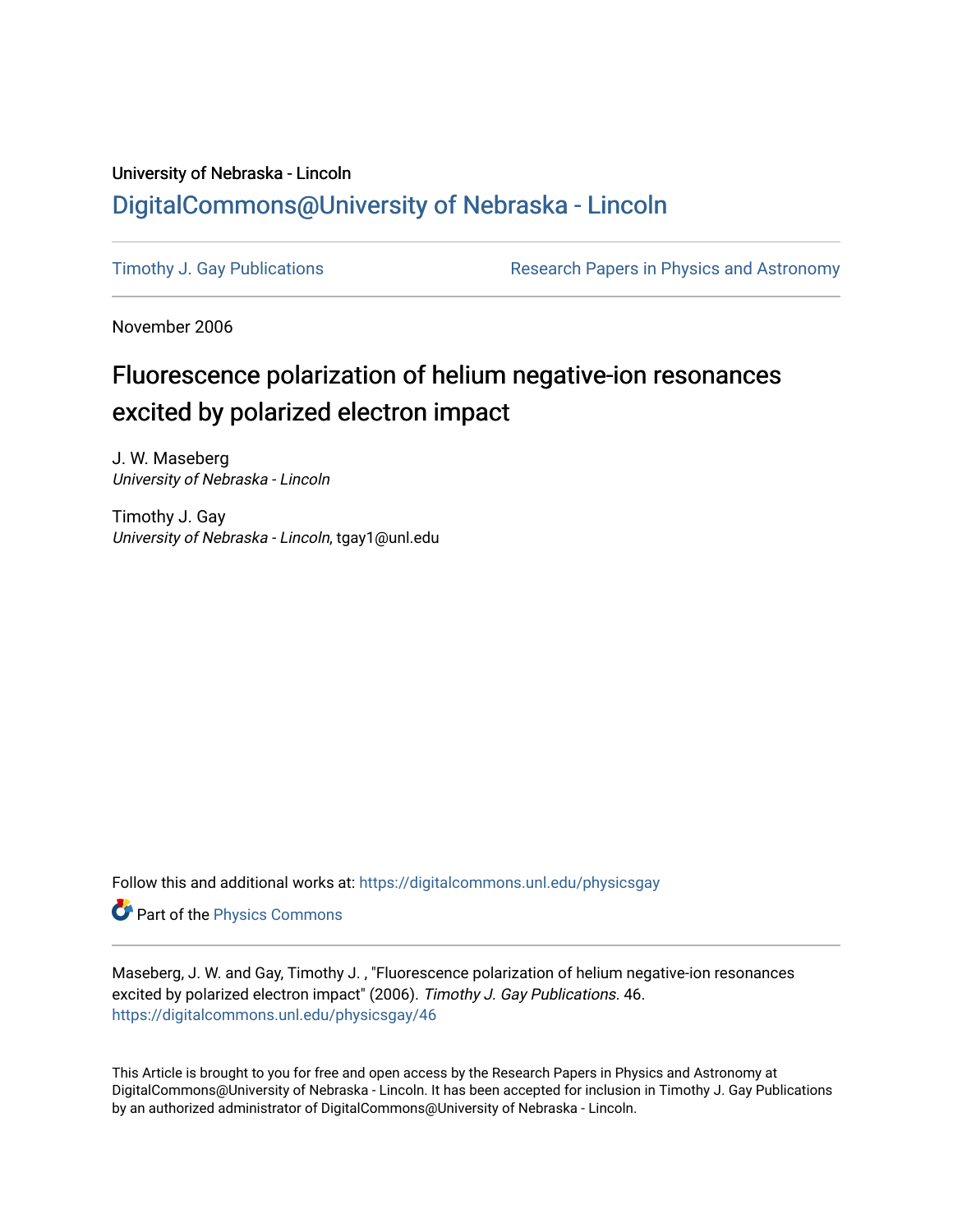Published in *Journal of Physics B: Atomic, Molecular and Optical Physics* **39** (2006) 4861–4870; doi:10.1088/0953-4075/39/23/005 Copyright © 2006 IOP Publishing Ltd. Used by permission. Online at http://stacks.iop.org/JPhysB/39/4861

Submitted September 13, 2006; revised October 4, 2006; published November 10, 2006.

# Fluorescence polarization of helium negative-ion resonances excited by polarized electron impact

J. W. Maseberg and T. J. Gay

*Behlen Laboratory of Physics, University of Nebraska–Lincoln, Lincoln, NE 68588-0111, USA; email:* maseberg@bigred.unl.edu

#### **Abstract**

We have investigated helium (1s3d)  ${}^{3}D \rightarrow (1s2p) {}^{3}P$  (588 nm) fluorescence produced by electron impact excitation in the vicinity of the  $(2s^22p)^2P$  and  $(2s2p^2)$ 2D negative-ion resonances at 57.2 and 58.3 eV, respectively. In contrast to previous work, we use spin-polarized incident electrons and report the relative Stokes parameters  $P_1$ ,  $P_2$ , and  $P_3$  in the 55–60 eV region. Our failure to see discernable resonance effects in  $P_2$  indicates that even though the lifetime of these resonances is significant  $(\sim 10 \text{ fs})$ , magnetic forces acting on the temporarily captured electron are small. Resonant structures in the values of  $P_1$  and  $P_3$ are observed because the polarization contributions of resonant states are generally different than those from direct excitation of the 3 3D state.

# **Introduction**

Helium resonance structures located above the ionization potential were first discovered in a transmission experiment by Kuyatt *et al.* [1]. Two features having energies near 57.2 and 58.3 eV were then tentatively classified as He<sup>-</sup> (2s<sup>2</sup>2p) <sup>2</sup>P and (2s2p<sup>2</sup>) <sup>2</sup>D states by Fano and Cooper  $[2]$ . These designations have since been confirmed  $[3, 4]$ . An accurate measurement of the resonance energies performed by Hicks *et al.* [5] found values of 57.22(4) and 58.30(4) eV, respectively, which are in excellent agreement with other experimental and theoretical results [6, 7].

Numerous researchers have done electron transmission and energy-loss experiments to characterize these and other helium negative-ion resonances [8]. Another method of investigation consists of monitoring the fluorescence of states that result from decay of these negative-ion resonances. In particular, the intensity and linear polarization of the 3<sup>3</sup>D  $\rightarrow$ 2<sup>3</sup>P transition have been studied following excitation with unpolarized incident electron beams [9–14]. (The resonance features in this transition are particularly pronounced.) The work we present here is similar, but uses incident spin-polarized electrons. The process of interest is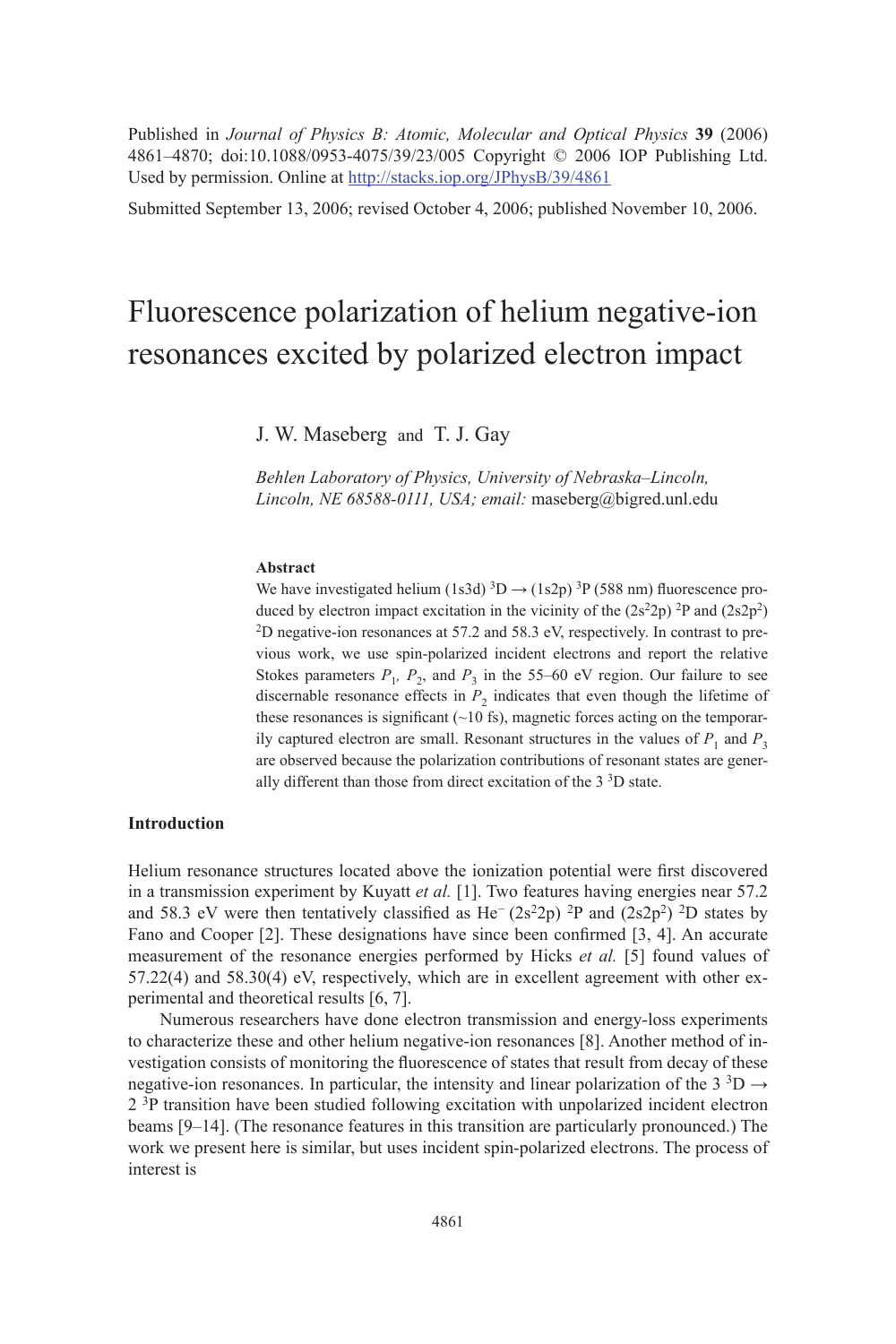$$
e + He (1s2)1S \rightarrow He-(2s22p)2P or He-(2s2p2)2D
$$
  
\n
$$
\rightarrow He(1s3d)3D + e
$$
  
\n
$$
\rightarrow He(1s2p)3P + e + \gamma(588 \text{ nm}).
$$
 (1)

Interference between these channels and the direct excitation of the  $3<sup>3</sup>D$  state produces resonant features in the observed intensity well characterized by Beutler–Fano profiles [15, 16]. Cascade contributions from the 4p, 5p and 6p levels are responsible for  $\sim$  50% of the observed 588 nm radiation in the 50–60 eV energy range [13]. However, the effects of the resonances on the emitted radiation from the 4p and 5p states are known to be small [10], and we expect the same for the 6p state. Therefore, subsequent cascades from these states to the 3 3D level do little to affect the resonance features we discuss below and will be ignored in the following discussion.

The polarization of the emitted photons is described by Stokes parameters and has been shown to be sensitive to exchange effects and magnetic forces [17]. The Stokes parameters are defined in the standard way to be

$$
I = s_0, \qquad P_1 = s_1 / s_0, \qquad P_2 = s_2 / s_0 \quad \text{and} \qquad P_3 = s_3 / s_0,
$$
 (2)

where  $s_0$ ,  $s_1$ ,  $s_2$ , and  $s_3$  are the components of the Stokes vector. The parameter *I* represents the intensity of emitted photons. The  $P_1$  linear polarization represents the intensity asymmetry for electric field vectors aligned parallel and perpendicular to the electron beam axis. Similarly,  $P_2$  is the linear polarization given by the intensity asymmetry for electric field vectors aligned parallel and perpendicular to an axis which is rotated by 45° from the beam. The circular polarization parameter  $P_3$  corresponds to an intensity asymmetry for right-handed versus left-handed helicity.

When the electron beam is transversely spin-polarized and the scattered electrons are not detected, Stokes parameters  $P_2$  and  $P_3$  are not required to be zero as they are in the unpolarized case [18]. The motivation for this experiment was to investigate these values carefully as a function of incident electron energy near the resonances. Features observed in these regions could be a signature of relativistic magnetic forces acting during the resonance lifetime. While such forces are generally small in light atoms, the resonance lifetime ( $\sim$ 10 fs), roughly 50 times longer than the classical orbital period for  $n = 2$  states of He, could reasonably be expected to enhance their influence. If electron spin precession occurred in the triply excited resonance due to magnetic forces, measurement of a non-zero value of  $P_2$  and variations in  $P_3$  would be allowed because spin could no longer be factored out of the interaction Hamiltonian. Equivalently, one could say that the compound ion state was not well-*LS* coupled. In the case of  $P_2$ , discernable structures near the resonance energies would be a clear indication that magnetic forces are present. Resonance structures in  $P_3$  can be caused by two processes, the first being the magnetic interactions discussed above. Alternatively, variations in  $P_3$  might occur because Coulombic interactions are generally different for the interfering resonance and direct channels leading to 3<sup>3</sup>D formation. Since  $P_3$  depends on the initial distribution of ML states (which affect  $P_1$  even more directly [17]), any difference between the resonant and direct ML distributions will yield a variation in  $P_3$  across the resonance profile.

#### **Experiment**

Details of our apparatus have been previously presented [19–22], but a brief overview is given here. The apparatus is shown in figure 1. To obtain polarized electrons, an un-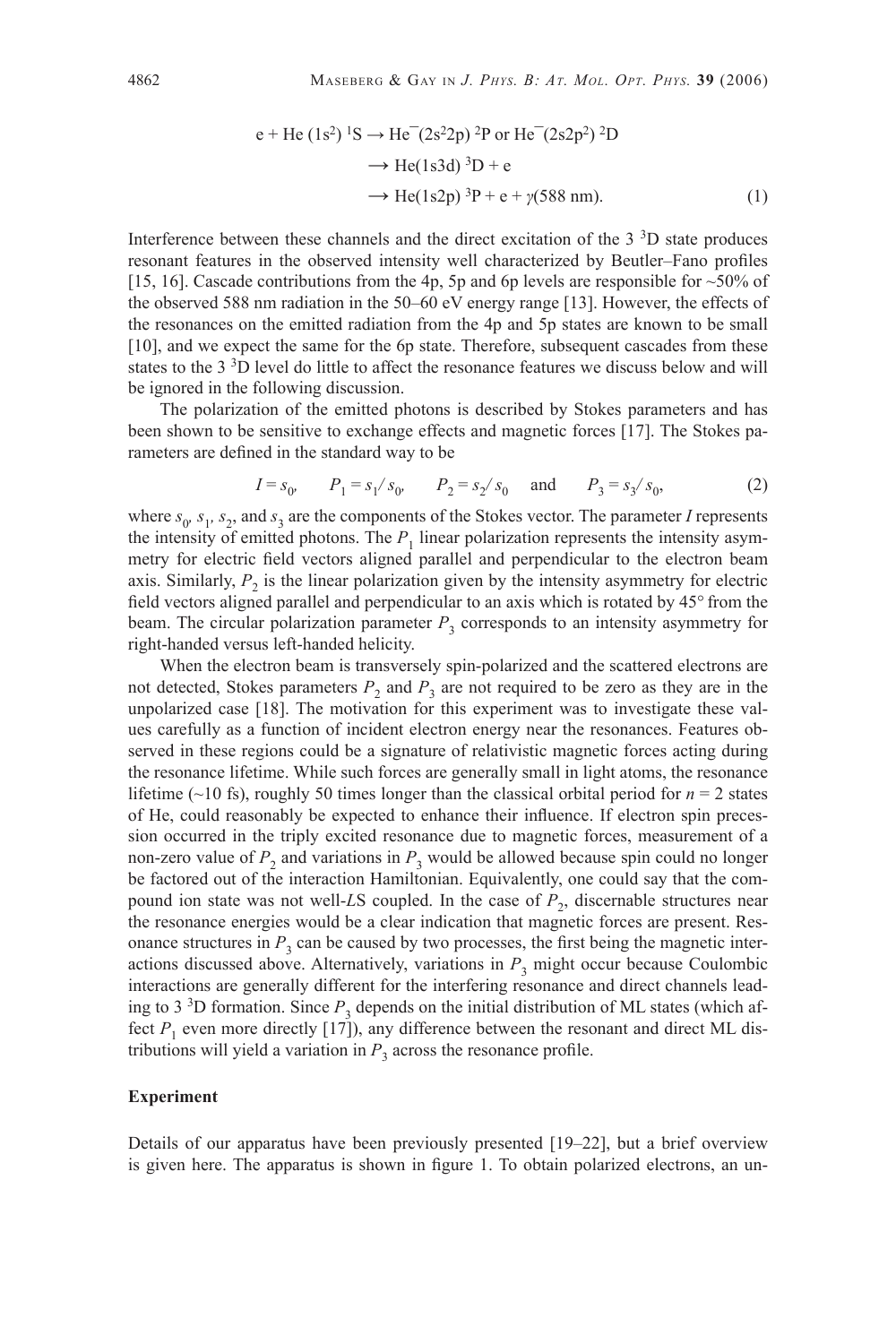

**Figure 1.** Experimental apparatus.

strained bulk GaAs photocathode is chemically etched and placed in the source chamber. After bakeout, a base pressure of  $1 \times 10^{-8}$  Pa is reached. The crystal is then resistively heat-cleaned and activated with caesium and oxygen to produce typical photocurrents of  $5 \mu A$  mW<sup>-1</sup> with incident 785 nm laser light. The helicity of the laser light determines the spin of the photoemitted electrons and is controlled by rotating a quarter-wave retarder. The electrons are electrostatically deflected by 90° to produce a beam with transverse polarization and steered into a 5 cm long target gas cell. Helium pressure in the cell was kept at  $8 \times 10^{-2}$  Pa to minimize the effects of radiation trapping [13]. Electrons pass through the target cell and are collected in a Faraday cup. The collision energy is defined by the target cell voltage. Differential pumping regions isolate the source pressure from that of the target. The target cell is topped with a 50 mm plano-convex vacuum lens, upon which is mounted an optical polarimeter. Three optical stages consisting of a linear retarder, linear polarizer and interference filter are followed by another plano-convex lens that focuses light onto a cooled GaAs photomultiplier tube for photon counting.

#### **Data analysis**

Data are acquired by rotating the polarimeter retarder and measuring count rates at 22.5° intervals with the linear polarizer pass-axis fixed parallel to the electron beam. This method is advantageous as it allows for simultaneous measurement of all Stokes parameters. It also eliminates the potential problem of polarization-sensitive detection, as the linear polarizer remains fixed in place after initial alignment. For each position of the retarder, the collision energy is varied and photons are counted. When all preselected energies have been scanned the retarder is advanced to a new position. After one full rotation of the retarder the source quarter-wave retarder is advanced by 90°, changing the sign of the electron beam polarization. Background counts are subtracted from the raw photon signal, which is then normalized to beam current and target pressure.

For this configuration, the measured relative intensity *I'* can be related to the Stokes parameters describing the initial optical state using Mueller matrices. A rotatable retarder of retardance  $\delta$  with its fast axis located at an angle  $\beta + \beta_0$  acting on the initial state, fol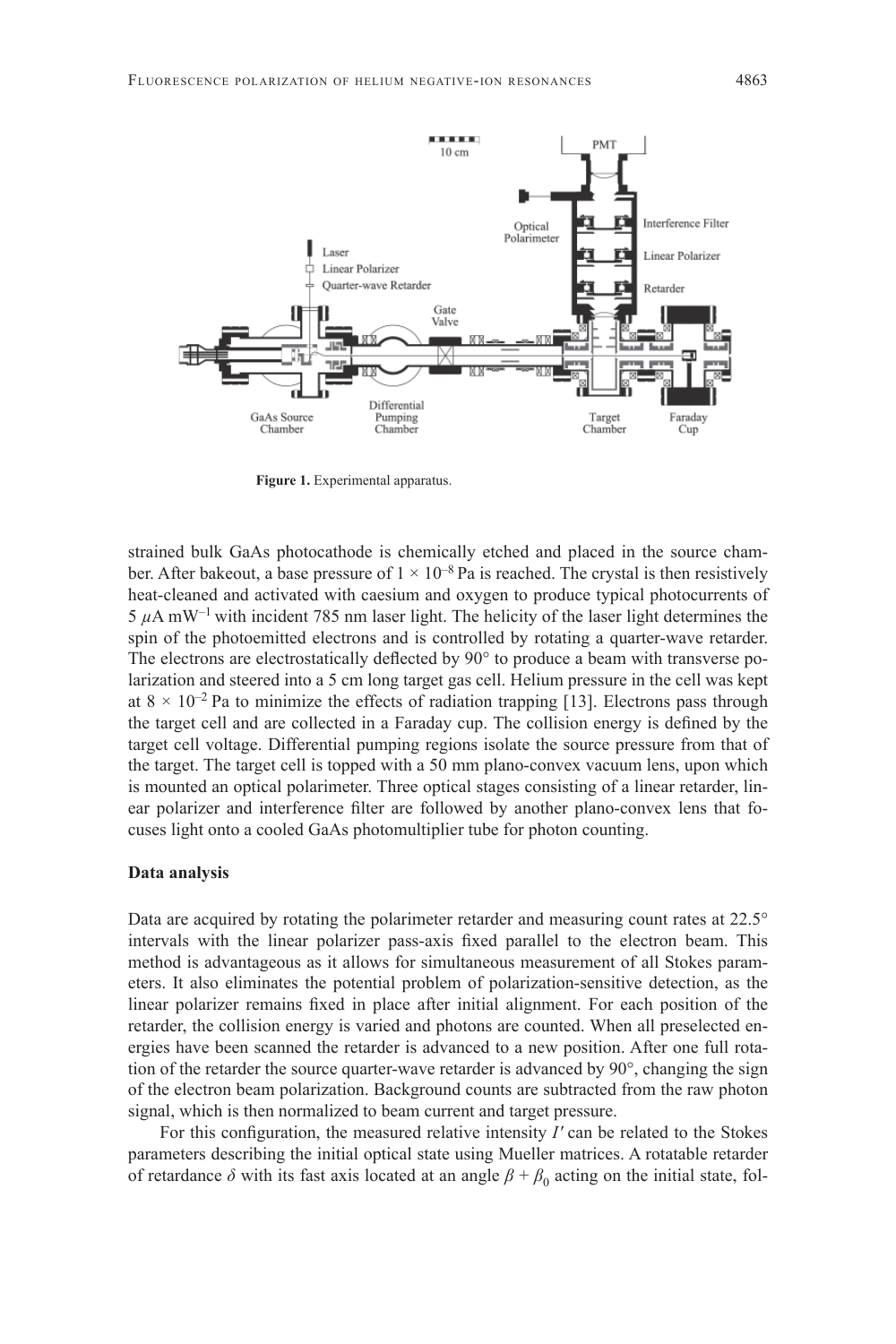lowed by a linear polarizer positioned at an angle  $\alpha_0$ , yields

$$
I'_i \propto I\{1 + \frac{1}{2}P_1k_{\rm inc} \left[ \cos(2\alpha_0) [\cos(4\beta_i + 4\beta_0)(1 - \cos \delta) + (1 + \cos \delta)] + \sin(2\alpha_0) \sin(4\beta_i + 4\beta_0)(1 - \cos \delta) \right] + \frac{1}{2}P_2k_{\rm inc} \left[ \cos(2\alpha_0) \sin(4\beta_i + 4\beta_0)(1 - \cos \delta) - \sin(2\alpha_0) [\cos(4\beta_i + 4\beta_0)(1 - \cos \delta) - (1 + \cos \delta)] \right] - P_3k_{\rm inc} \sin(2\beta_i + 2\beta_0 - 2\alpha_0) \sin \delta \},
$$
\n(3)

where  $\alpha_0$ ,  $\beta_0$ ,  $\delta$ , and  $k_{\text{inc}}$  are constants. Since  $\alpha_0$  and  $\beta_0$  are the offset angles for the linear polarizer and linear retarder, respectively, they are ideally zero. Their adjustability serves to correct for physical misalignments. The retardance is optimally 90° for the wavelength of interest, but in practice it must be independently measured. The *k*inc parameter must also be measured and is defined as  $k_{\text{inc}} = (k_1 - k_2)/(k_1 + k_2)$ , where  $k_1$  and  $k_2$  are the maximum and minimum transmittances of completely linearly polarized light. The retarder angle  $\beta_i = (i - 1) \times 22.5^\circ$ , where  $i = 1, 2,..., 16$ . Extracting expressions for Stokes parameters are accomplished by multiplying (3) with appropriate sinusoidal terms and summing over one full revolution of retarder positions. This gives

$$
I \propto I'' = f_0 - 2(1 + \cos \delta)[f_1 \cos(4\alpha_0) + f_2 \sin(4\alpha_0)]/(1 - \cos \delta),
$$
  
\n
$$
P_1 = 4[f_1 \cos(2\alpha_0) + f_2 \sin(2\alpha_0)]/[I''k_{\text{inc}}(1 - \cos \delta)],
$$
  
\n
$$
P_2 = 4[f_2 \cos(2\alpha_0) - f_1 \sin(2\alpha_0)]/[I''k_{\text{inc}}(1 - \cos \delta)]
$$
 and

 $P_3 = -2f_3/(I''k_{\text{inc}}\sin\delta),$ 

where  $f_0$ ,  $f_1$ ,  $f_2$ , and  $f_3$  are defined as

$$
f_0 \equiv \frac{1}{16} \sum_{i=1}^{16} I'_i,
$$
  
\n
$$
f_1 \equiv \frac{1}{16} \sum_{i=1}^{16} I'_i \cos(4\beta_i + 4\beta_0),
$$
  
\n
$$
f_2 \equiv \frac{1}{16} \sum_{i=1}^{16} I'_i \sin(4\beta_i + 4\beta_0) \text{ and}
$$
  
\n
$$
f_3 \equiv \frac{1}{16} \sum_{i=1}^{16} I'_i \sin(2\beta_i + 2\beta_0 - 2\alpha_0).
$$

Each rotation of the retarder results in one set of Stokes parameter measurements for each energy. Final values are obtained by averaging multiple measurements together; the standard deviation of the mean of these distributions is used to determine uncertainties. We applied Chauvenet's criterion to the data to eliminate occasional grossly erroneous count rates from the photomultiplier tube. The parameters  $\alpha_0$  and  $\beta_0$  are varied and chosen in such a way that the global weighted mean of all  $P_1$  values is maximized and the spin-unnormalized weighted mean of  $P_2$  is made zero. The spin-unnormalized value  $P_3$  is then also found to be zero within its statistical uncertainty.

To determine the electron beam polarization, the Stokes parameters for the 389 nm helium (1s3p)  $3^{3}P \rightarrow (1s2s) 2^{3}S$  transition were measured [23, 24]. The beam polarization is given by

$$
P_e = \frac{6P_3}{3 - P_1}.\tag{5}
$$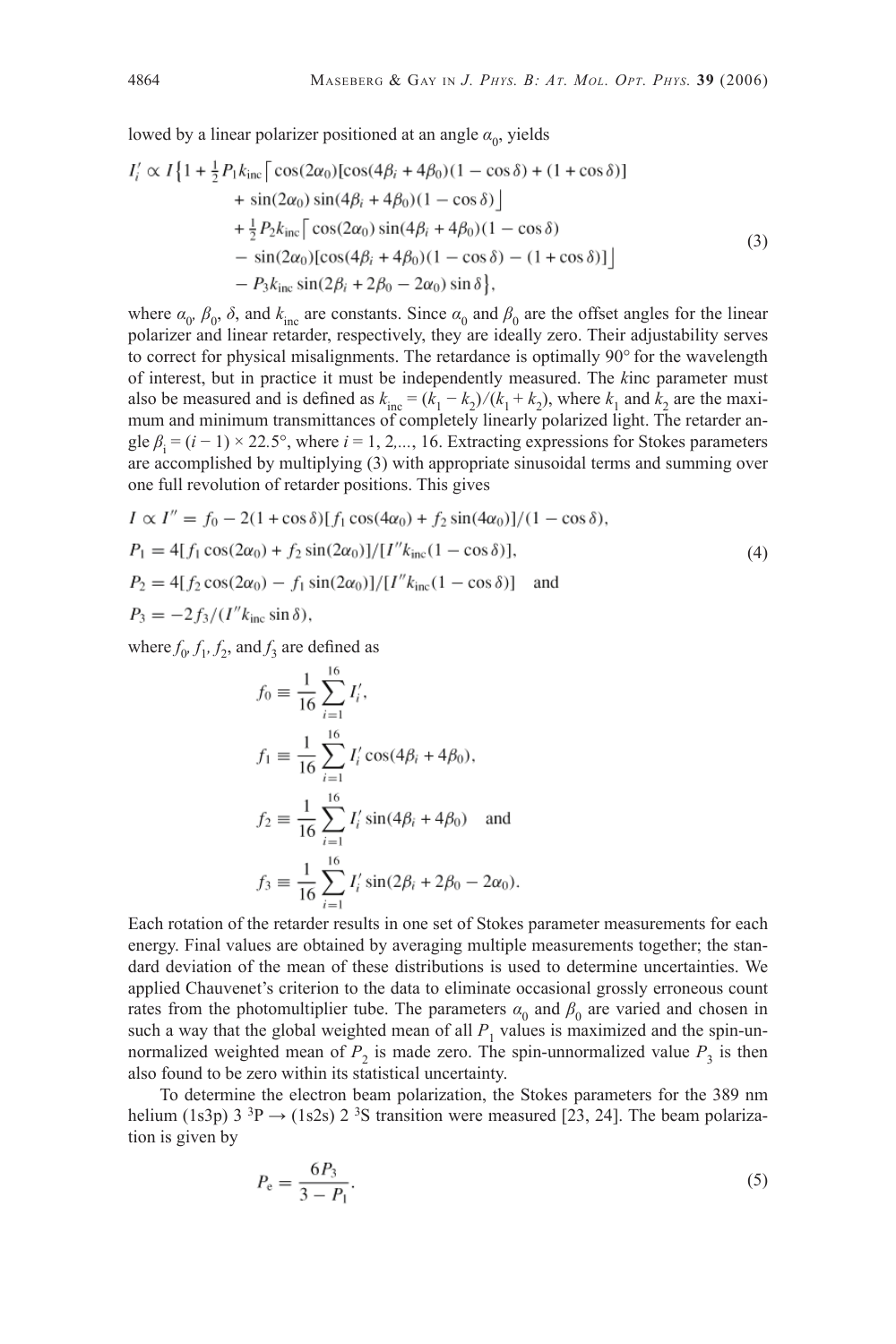

**Figure 2**. Relative emission cross section  $Q_{em}$  (in arbitrary units) and Stokes parameters  $P_1$ ,  $P_2/P_e$  and  $P_3/P_e$ . Our data are shown as empty and filled circles (two separate experimental runs), the values of Defrance [10] are displayed as black lines and the work of Cvejanović *et al.* [13, 14] is represented with gray lines. Resonance energies of 57.2 and 58.3 eV are indicated.

For the data presented in this paper we measured a beam polarization of  $P_e = 0.144(4)$ . This value is unusually low; normally, we measure beam polarizations between 0*.*20 and 0*.*30. We attribute this discrepancy to the fact that the crystal had been resistively heatcleaned many times prior to acquisition of the present data.

# **Results and discussion**

#### *Intensit*y *an*d *relativ*e *emissio*n

The Stokes parameter *I* is a quantity that represents the photon intensity emitted into a small solid angle  $(0.12$  steradians in our case). It is not directly proportional to a relative emission cross section, as it is dependent on the angular distribution of the atomic radiation. If photons are collected perpendicular to the electron beam direction, the polarization-independent relative emission cross section  $Q_{\text{em}}$  is given by [25]

$$
Q_{\rm em} \propto I(1 - P_1/3). \tag{6}
$$

Results from this experiment have not been corrected for the finite optical collection angle or electron beam divergence because the magnitude of these corrections is within the statistical uncertainty of the data. The intensity, relative emission cross section and linear polarization fraction  $P_1$  are all independent of the polarization of the incident electron beam, and thus can be directly compared to work done with unpolarized electrons. The graph in figure 2 shows the relative emission cross section for the He 3<sup>3</sup>D  $\rightarrow$  2<sup>3</sup>P transition. The values on the *y*-scale are representative of our experimental collection rate in Hz. The data sets of other references were normalized to our lowest energy point.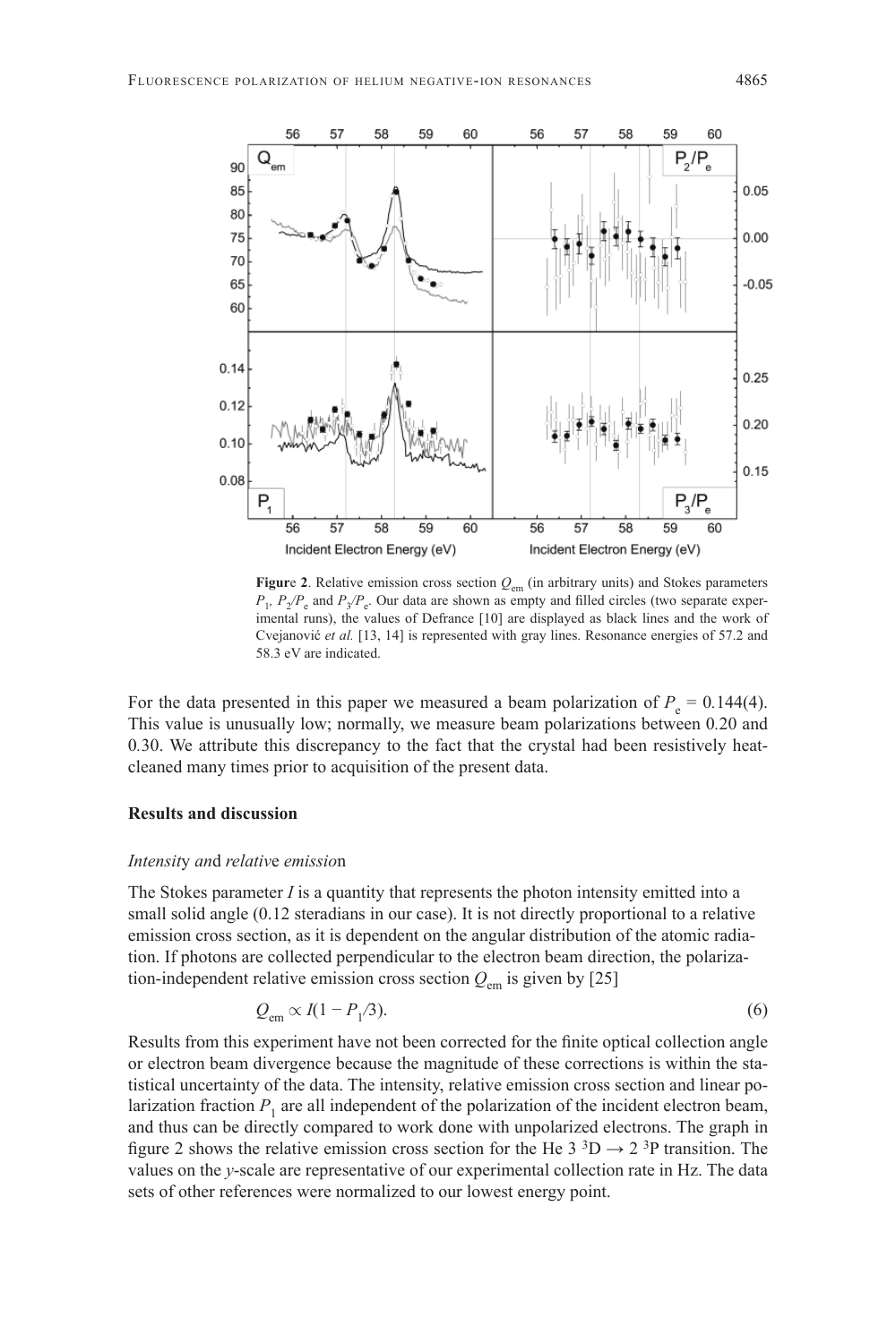### *Linea*r *polarizatio*n *P*<sup>1</sup>

The observed intensity near the resonances can be described by the convolution of an apparatus profile with a modified Beutler–Fano function of the form

$$
I^{\|\ldots\|} = I_{\mathfrak{b}}^{\|\ldots\|} + I_1^{\|\ldots\|} \left[ \frac{\left( q_1^{\|\ldots\|} + \epsilon_1 \right)^2}{1 + (\epsilon_1)^2} \right] + I_2^{\|\ldots\|} \left[ \frac{\left( q_2^{\|\ldots\|} + \epsilon_2 \right)^2}{1 + (\epsilon_2)^2} \right],\tag{7}
$$

where  $\epsilon_r = 2(E - E_r)/\Gamma_r$  and  $\Gamma_r$  is the FWHM of a given resonance with energy  $E_r$ . Here, the  $r$  indices 1 and 2 refer to the  $2P$  and  $2D$  peaks, respectively. The dimensionless shape parameter is given by  $q_r$ , and the superscripts indicate the collection of light with linear polarization oriented either parallel or perpendicular to the incident electron beam. The background far from the resonances is then

$$
B^{\|\ldots\|} = I_{\mathbf{b}}^{\|\ldots\|} + I_1^{\|\ldots\|} + I_2^{\|\ldots\|},\tag{8}
$$

where  $I<sub>b</sub>$  is treated as a function of energy while  $I<sub>1</sub>$  and  $I<sub>2</sub>$  are taken as constants. The "resonance polarization" (with  $\epsilon_1 = 0$  for the <sup>2</sup>P resonance and  $\epsilon_2 = 0$  for the <sup>2</sup>D resonance) is then defined by Defrance  $[10]$  to be

$$
P_r(\epsilon_1 \text{ or } \epsilon_2 = 0) = \frac{[I^{\parallel} - B^{\parallel}] - [I^{\perp} - B^{\perp}]}{[I^{\parallel} - B^{\parallel}] + [I^{\perp} - B^{\perp}]}.
$$
\n(9)

As pointed out by Batelaan *et al.* [12], this definition of the resonance polarization depends not only on parameters associated with the resonant process, but also on the direct excitation cross section. Batelaan *et al.* [12] have shown that the light intensity for a given  $3<sup>3</sup>DM<sub>L</sub>$  state can be expressed as

$$
I = Idir + Ires - Iintsym + Iintasym,
$$
\n(10)

where  $I^{\text{dir}}$  and  $I^{\text{res}}$  can be identified uniquely with the direct excitation and resonant excitation processes, and  $I_{sym}^{int}$  and  $I_{sym}^{int}$  correspond to symmetric and antisymmetric interference terms. Because  $I^{\text{res}}$  and  $I^{\text{inf}}_{\text{sym}}$  exhibit the same energy dependence, they are not distinguishable in the type of experiment discussed in this paper. Equation (9) implicitly contains both these terms, and as such cannot be formally identified as the "resonance polarization," *i.e.*, the polarization associated with a purely resonant process.

This being said, we have evaluated  $P_r$  for the sake of comparison with earlier work. We not only analyze our data, but also that of Defrance [10] and Cvejanović *et al.* [13, 14]. The data of Batelaan *et al.* [12] is excluded because we could not obtain it. Resonance polarizations are calculated by fitting data of a given polarization state with a convolution of (7) with an apparatus profile describing the electron beam energy characteristics. In order to approximate the electron beam shape profile, the sum of normalized triangle  $(T)$  and normalized Lorentzian (L) functions (both with identical widths) is used so that the profile is expressed as  $wT(E) + (1 - w)L(E)$ , where the weighting factor *w* obeys  $0 \le w \le 1$ . The convolution of this apparatus profile with  $(7)$  gives a tractable analytical expression [26], and the triangle term closely represents the numerical result obtained when using a Gaussian instead. This form is somewhat arbitrary, but it gives reasonable results and, lacking detailed knowledge of the beam profiles, seems justifiable. A quadratic form is chosen for the background dependence  $I_{\rm b}$ . The resonance widths (0.071 and 0.047 eV [4]) and energy separation (1.094 eV  $[6]$ ) are held fixed to facilitate convergence. Fitting is done with a standard Levenberg–Marquardt algorithm, and after convergence is obtained all parameters are fixed (assuming zero uncertainty in the fitting parameters) except for the  $I_1$  and  $I_2$ amplitudes. The subsequent error estimates for these values are used to determine the uncertainty in the resonance polarization.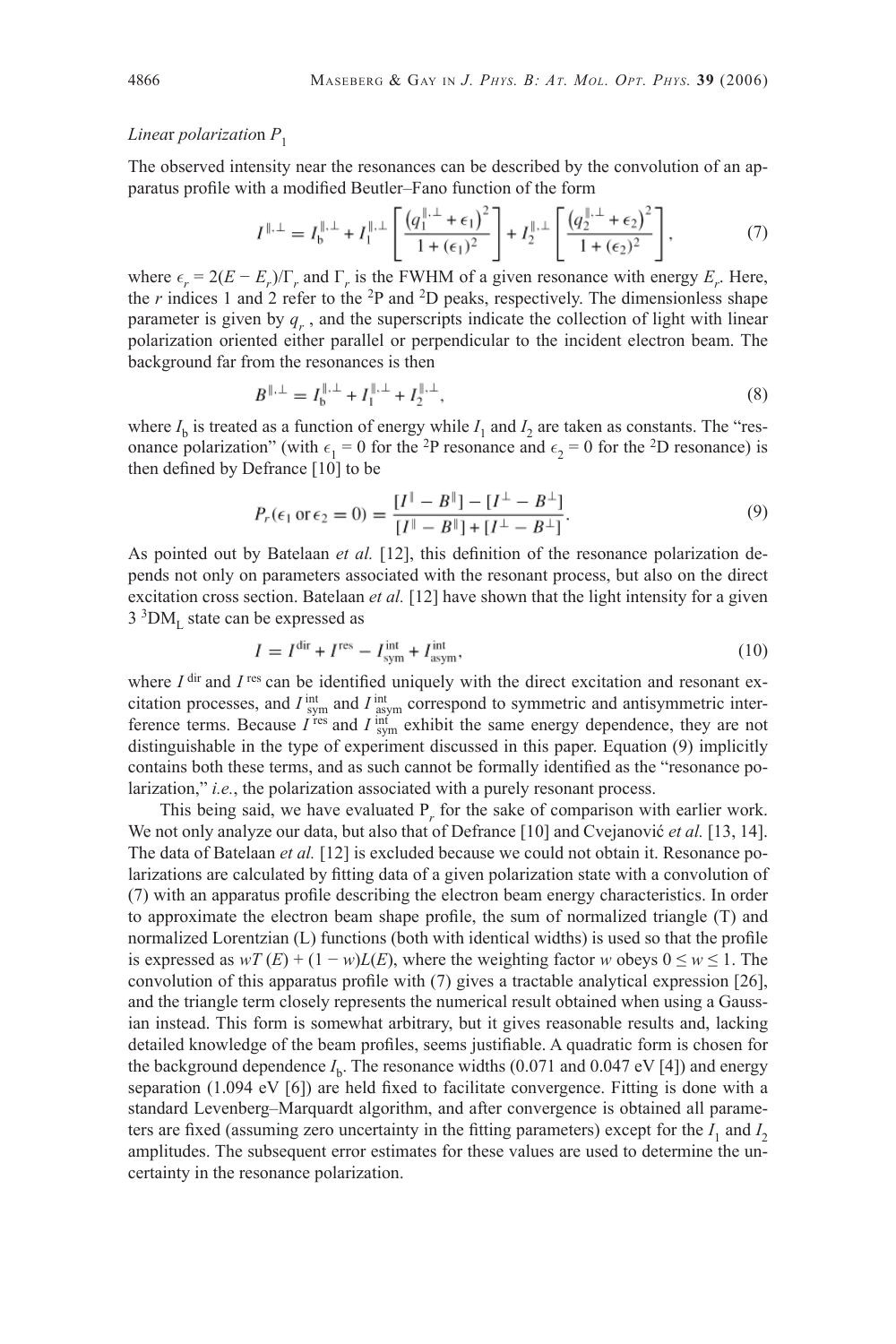

**Figure 3.** Graphs (a)–(c) contain parallel and perpendicularly polarized intensities (in arbitrary units) from Defrance [10], Cvejanović et al. [13, 14] and this work, respectively. Graph (d) contains our right-and left-handed polarized intensities normalized to electron spin. Fits to the data are represented as solid black lines. Resonance energies of 57.2 and 58.3 eV are indicated.

The fits are shown in graphs  $(a)$ – $(c)$  of figure 3. The energy widths of the electron beams in the different experiments are thus estimated by us to be 0.29, 0.43, and 0.33 eV, and the weighting factors w are approximately 0.3, 1.0, and 0.4 for the data in (a), (b) and (c), respectively. The resulting  $q^{||,L}$  values for the <sup>2</sup>P state are in the range of –2.6 to –11, and for the  $2D$  case lie between  $-11$  and  $-42$  for the fits. These are similar to results reported by Defrance and de Froment [9]. The reduced  $\chi^2$  values for all fits in figure 3 lie between 0.14 and 1.2. Previously reported resonant polarizations and the results from our fits are shown in table 1.

Comparison of the previously reported results for  $P_r$  (upper part of table 1) shows that Cvejanović *et al.* [13] and Batelaan *et al.* [12] are in close agreement, while Defrance's values are about 3*σ* away for the <sup>2</sup>P resonance and less than  $2\sigma$  away for the <sup>2</sup>D state. This seems to indicate that the results of Defrance are in error. By using the same values of the resonance widths and separation energy in our fits to all the available data, the situation changes somewhat (lower part of table 1). Our results for the 2P resonance indicate that previous work is in good agreement and that our value is about 2*σ* larger, while for the 2D resonance all polarizations are in reasonable agreement.

Our data support the interesting conclusion that  $P_r$  for both resonances is nearly consistent with the kinematically demanded value for non-interfering resonant state production, followed by decay to the He  $(1s3d)$ <sup>3</sup>D state and an outgoing electron, with the outgoing electron in its lowest allowed angular momentum partial wave [10, 12]. In the case of the <sup>2</sup>P resonance, this is an  $l = 1$  wave, and  $P_r$  is expected to be 0.24 as computed by van Ittersum (see [12] and [27]). For the 2D resonance, the outgoing electron can have *l*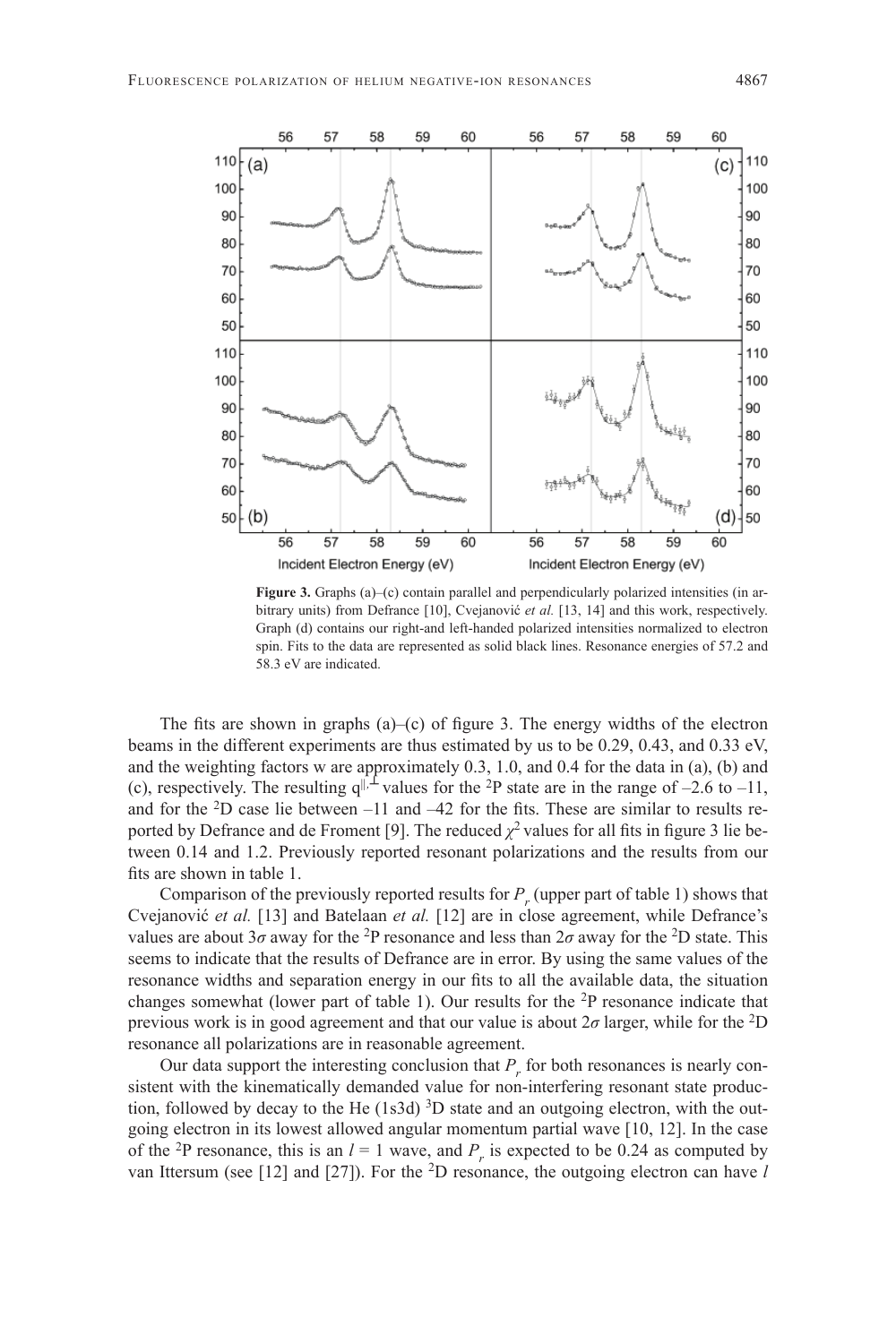| State                      | Present work             | Cvejanović et al [13]                                             | Batelaan et al [12] | Defrance [10]   |
|----------------------------|--------------------------|-------------------------------------------------------------------|---------------------|-----------------|
| Previously reported values |                          |                                                                   |                     |                 |
| $^{2}P(57.2$ eV)           | $\overline{\phantom{m}}$ | $0.13 \pm 0.03$                                                   | $0.14 \pm 0.02$     | $0.24 \pm 0.03$ |
| ${}^{2}D(58.3 \text{ eV})$ | $\overline{\phantom{a}}$ | $0.247 \pm 0.001$                                                 | $0.25 \pm 0.02$     | $0.30 \pm 0.03$ |
|                            |                          | Our results and results we obtained by fitting the data of others |                     |                 |
| $^{2}P(57.2$ eV)           | $0.22 \pm 0.03$          | $0.16 \pm 0.02$                                                   |                     | $0.13 \pm 0.02$ |
| ${}^{2}D(58.3 \text{ eV})$ | $0.29 \pm 0.01$          | $0.27 \pm 0.01$                                                   |                     | $0.30 \pm 0.01$ |

Table 1. Linear polarization fractions for the resonances as defined by equation (9).

 $= 0$  and for this case  $P_r$  should be 0.32 [27] (this is the same as that required for threshold polarization of the  $3\,{}^{3}D$  state). This is remarkable because, as mentioned earlier, the use of (9) does not allow measurement of the pure resonant polarization. Thus, we conclude, as did Batelaan *et al.* [12], that the symmetric interference contribution I  $_{sym}^{int}$  is either small or exhibits a similar  $M<sub>L</sub>$  dependence as the resonant I <sup>res</sup> term (which leads to equivalent light polarizations). Higher order allowed outgoing partial waves could also contribute to some extent, which may account for the fact that our measurements are slightly lower than the required threshold values. No further conclusions can be drawn from the present experiment, but we note that the definitive measurement of resonant polarizations must involve some mechanism to distinguish between I <sup>res</sup> and I  $_{sym}^{int}$ . The fitting procedure to extract resonant polarizations would also benefit from increased electron beam energy resolution.

# *Linear polarization*  $P_2/P_e$

Our data for  $P_2/P_e$  shown in figure 2 is comprised of two different experimental runs. The first run (open circles) contains more energy steps and greater statistical uncertainty. The weighted mean computed using all energies is  $-0.019(5)$  for the first data set and  $-$ 0.006(3) for the second. Even though the 3 3D state is well-*L*S coupled, it is possible that cascading from higher lying non-well-*LS* coupled states could produce non-zero values of  $P_2$  [21]. If this were the case, one would expect the marginally non-zero  $P_2$  values observed to be essentially independent of energy over the 55–60 eV range, given that resonant cascading is expected to be small (as mentioned in the introduction). We are quite certain that the non-zero measured  $P_2$  values are not due to stray magnetic fields or optical misalignments, as we have chosen the offset angles in  $(4)$  such that  $P<sub>2</sub>$  is zero for an unpolarized electron beam. However, we have no explanation for the statistical inconsistency between the two data sets. Interestingly, the open-circle data fail a Shapiro–Wilk normality test at the 0.05 significance level, meaning they do not obey Gaussian statistics. Therefore, we cannot be confident that our non-zero values of  $P<sub>2</sub>$  are indicative of cascading from higher lying non-well-*LS* coupled states, as the data sets are inconsistent with each other.

The question of whether  $P_2/P_e$  reveals structures at the resonant energies is of greater importance. Resonant  $P_2$  polarizations can be extracted using a similar procedure as that described for  $P_1$  polarizations. This gives  $-0.22(9)$  and  $-0.04(3)$  for the <sup>2</sup>P and <sup>2</sup>D resonances, respectively. If there were no magnetic interactions, one would expect zero for both resonant polarizations; for the <sup>2</sup>P state the extracted value is  $2.5\sigma$  away from zero. However, the filled circle data point at the <sup>2</sup>P resonance energy in figure 2 is  $2\sigma$  off the zero line (which is consistent with the above analysis), but due to the similar scatter of other data points, we do not attribute this to a feature. The reduced  $\chi^2$  of a linear fit (with zero slope) to the filled circle data points is 0.90, which argues against the presence of any statistically significant structure.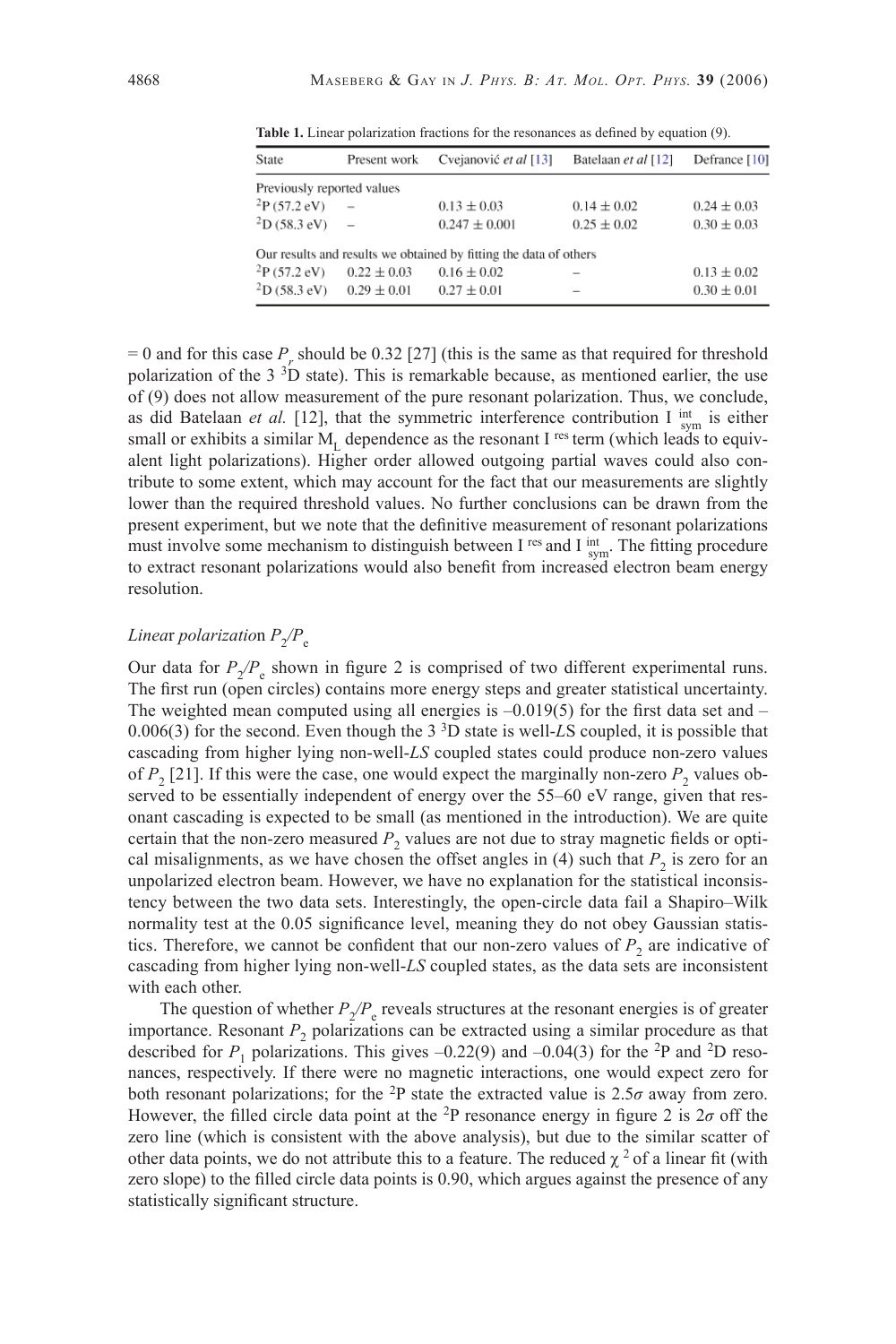# *Circular polarization*  $P_3/P_e$

Figure 2 shows  $P_3/P$ e, and there appears to be some structure at the resonance peaks. We attribute these features to Coulombic (as opposed to magnetic) interactions. There are two reasons for this. First, the lack of any obvious resonance structure in the  $P<sub>2</sub>$  data indicates that resonant magnetic effects are negligible, as discussed in the introduction. Secondly, the features we observe are consistent with a resonant cascade-free value of  $P_3$ . In the absence of resonant processes, the direct excitation of the  $3<sup>3</sup>D$  state via electron exchange produces a kinematically required threshold polarization of 0.25. As cascading becomes more important at higher energies (55–60 eV),  $P_3$  decreases and we measure it to be ~0.19 (figure 2). The reduced  $\chi^2$  value from a linear fit to the filled circle  $P_3$ */Pe* data is 2.6, strengthening our assertion that the structures are indeed real.

Using the same techniques as those used for calculating  $P_r$ , we determine that the "resonance circular polarizations" for the  $^{2}P$  and  $^{2}D$  features are 0.37(6) and 0.26(2), respectively. The fits are shown in graph (d) of figure 3. Since these are within  $2\sigma$  of the threshold value of 0.25, we argue simply that resonant processes give a value of  $P_3$  in agreement with cascade-free exchange excitation. This is not surprising, given that no variation in  $P_2$  (*i.e.*, magnetic precession of electron spin in the transient resonant state) is observed.

#### **Conclusion**

Having found no statistically significant structure for Stokes parameter  $P_2$  in the helium  $3 \text{ }^{3}D \rightarrow 2 \text{ }^{3}P$  transition, we conclude that magnetic spin–orbit interactions in the negative-ion  $(2s^22p)^2P$  and  $(2s2p^2)^2D$  resonant states are not important and present an upper bound of  $P_2/P_2 \leq 0.02$  for this effect. Measured values for the linear "resonant polarization" fractions as defined by Defrance are consistent with the kinematically required threshold values for 3  $^3D \rightarrow 2$  <sup>3</sup>P radiation, assuming the outgoing electron is in the lowest allowed angular momentum state. Our values for the circular "resonant polarization" are in fair agreement with the threshold value required by exchange excitation of the 3 <sup>3</sup>D state, with the caveat that the computed resonance polarizations are not solely due to polarization from resonance state decays, but in principle can be coupled to polarization from the direct excitation of the  $3<sup>3</sup>D$  state through interference phenomena.

### **Acknowledgments**

The authors thank Herman Batelaan for useful discussions. This work was supported by the NSF under grant PHY-0354946.

# **References**

- [1] Kuyatt C E, Simpson J A, and Mielczarek S R 1965 *Phys. Rev.* **138** A385–99
- [2] Fano U and Cooper J W 1965 *Phys. Rev.* **138** A400–2
- [3] Trantham K W, Jacka M, Rau A R P, and Buckman S J 1999 *J. Phys. B: At. Mol. Opt. Phys.* **32** 815–24
- [4] Nicolaides C A and Piangos N A 2001 *Phys*. *Rev*. *A* **64** 052505–17
- [5] Hicks P J, Cvejanović S, Comer J, Read J M, and Sharp J M 1974 *Vacuum* **24** 573–80
- [6] Roy D 1977 *Phys*. *Rev*. *Lett*. **38** 1062–65
- [7] Bylicki M and Nicolaides C A 1995 *Phys*. *Rev*. *A* **51** 204–10
- [8] Buckman S J and Clark C W 1994 *Rev. Mod. Phys.* **66** 539–655